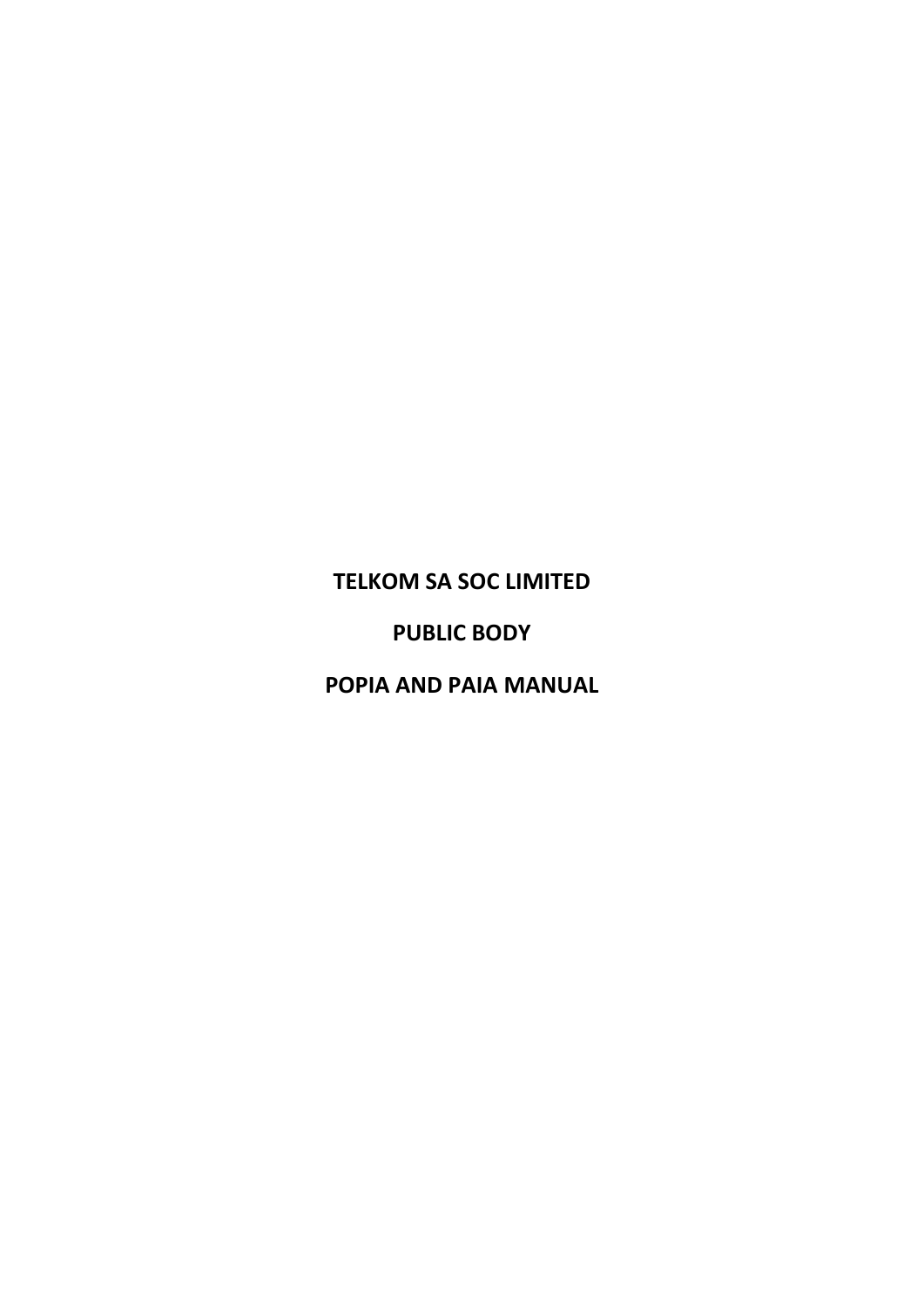# **Table of Contents**

| 1. | <b>DEFINITIONS</b>                                                       | 3  |
|----|--------------------------------------------------------------------------|----|
| 2. | <b>INTRODUCTION</b>                                                      | 4  |
| 3. | <b>COMPANY OVERVIEW</b>                                                  | 5. |
| 4. | <b>PARTICULARS IN TERMS OF SECTION 14</b>                                | 5. |
| 5. | PROCESSES AND PROCEDURES FOR REQUESTING ACCESS TO INFORMATION OR RECORDS | 10 |
| 6. | <b>PROCESSING OF PERSONAL INFORMATION</b>                                | 12 |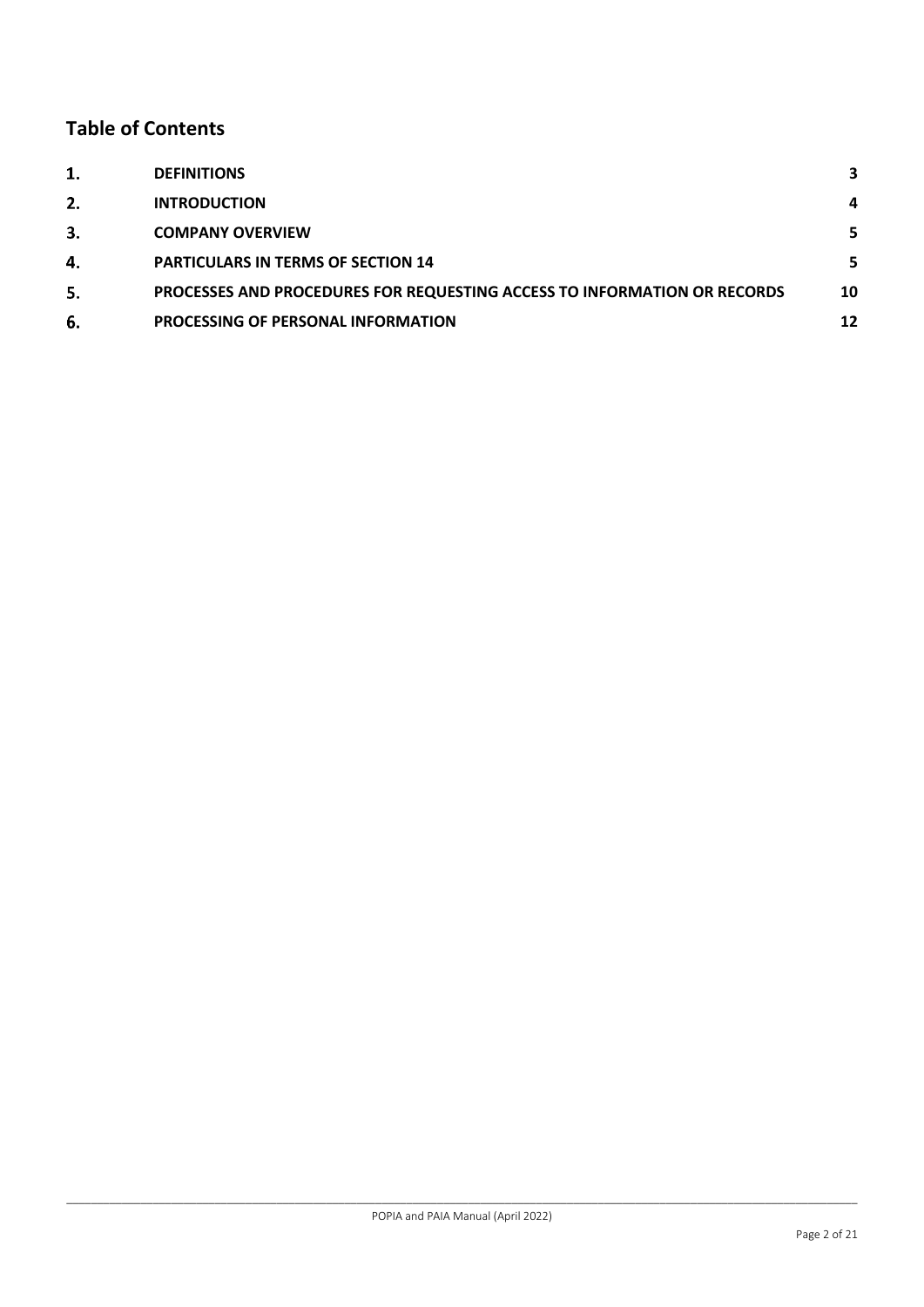#### <span id="page-2-0"></span> $\mathbf{1}$ . **DEFINITIONS**

1.1. **"Data Subject"** means the person to whom personal information relates;

### 1.2. **"Information Officer"** means:

- a) in the case of a natural person, that natural person or any person duly authorized by that natural person;
- b) in the case of a partnership, any partner of the partnership or any person duly authorized by the partnership;
- c) in the case of a juristic person
	- i. the chief executive officer or equivalent officer of the juristic person or any person duly authorized by the officer; or
	- ii. the person who is acting as such or any person duly authorized by such acting person;
- 1.3. **"PAIA"** means the Promotion of Access to Information Act 2 of 2000 as amended;
- 1.4. **"Personal Information"** means information relating to an identifiable, living, natural person, and where it is applicable, an identifiable, existing juristic person, including, but not limited to
	- a) information relating to the race, gender, sex, pregnancy, marital status, national, ethnic or social origin, colour, sexual orientation, age, physical or mental health, well-being, disability, religion, conscience, belief, culture, language and birth of the person;
	- b) information relating to the education or the medical, financial, criminal or employment history of the person;
	- c) any identifying number, symbol, e-mail address, physical address, telephone number, location information, online identifier or other particular assignment to the person;
	- d) the biometric information of the person;
	- e) the personal opinions, views or preferences of the person;
	- f) correspondence sent by the person that is implicitly or explicitly of a private or confidential nature or further correspondence that would reveal the contents of the original correspondence;
	- g) the views or opinions of another individual about the person; and
	- h) the name of the person if it appears with other personal information relating to the person or if the disclosure of the name itself would reveal information about the person;
- 1.5. **"POPIA"** means the Protection of Personal Information Act 4 of 2013;
- 1.6. **"Private Body"** means:
	- a) a natural person who carries or has carried on any trade, business or profession, but only in such capacity;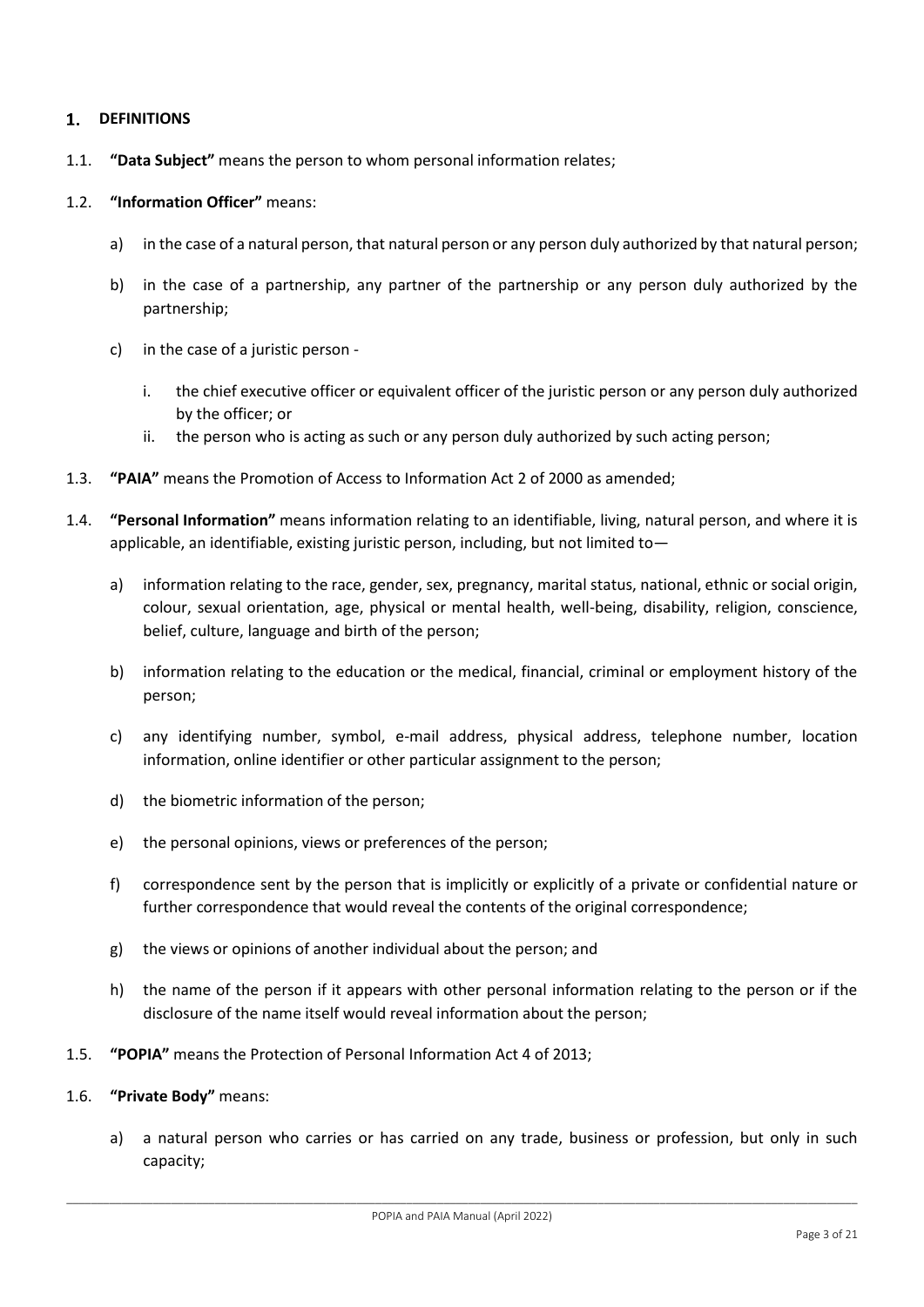- b) a partnership which carries or has carried on any trade, business or profession;
- c) former or existing juristic person, but excludes a public body;
- 1.7. **"Processing"** means any operation or activity or any set of operations, whether or not by automatic means, concerning personal information, including
	- a) the collection, receipt, recording, organisation, collation, storage, updating or modification, retrieval, alteration, consultation or use;
	- b) dissemination by means of transmission, distribution or making available in any other form; or
	- c) merging, linking, as well as restriction, degradation, erasure or destruction of information;

## 1.8. **"Public Body"** means:

- (a) any department of state or administration in the national or provincial sphere of government or any municipality in the local sphere of government; or
- (b) any other functionary or institution when
	- (i) exercising a power or performing a duty in terms of the Constitution or a provincial constitution; or
	- (ii) exercising a public power or performing a public function in terms of any legislation;
- 1.9. **"Record"** means any recorded information:
	- a) regardless of form or medium;
	- b) in the possession or under the control of that public or private body, respectively; and
	- c) whether or not it was created by that public or private body, respectively;
- 1.10. **"Requester"** in relation to a private body, means:
	- (a) any person, including, but not limited to, a public body or an official thereof, making a request for access to a record of that private body; or
	- (b) a person acting on behalf of the person contemplated in subparagraph (i);
- 1.11. **"Telkom"** means a listed company incorporated in terms of the company laws of the Republic of South Africa under registration number 1991/006576/30.

#### <span id="page-3-0"></span> $2.$ **INTRODUCTION**

- 2.1 The Act seeks, inter alia, to give effect to the constitutional right of access to any information held by the state or by any other person where such information is required for the exercise or protection of any right.
- 2.2 The Act also requires a public and private bodies to compile manuals that provide information on both the types and categories of records held by such public and private bodies. Telkom SA SOC Limited ("Telkom") is a private body under of the definition of "private body" in section 1 of the Act. This document serves as Telkom's manual with regard to information or records in relation to which Telkom is a private body.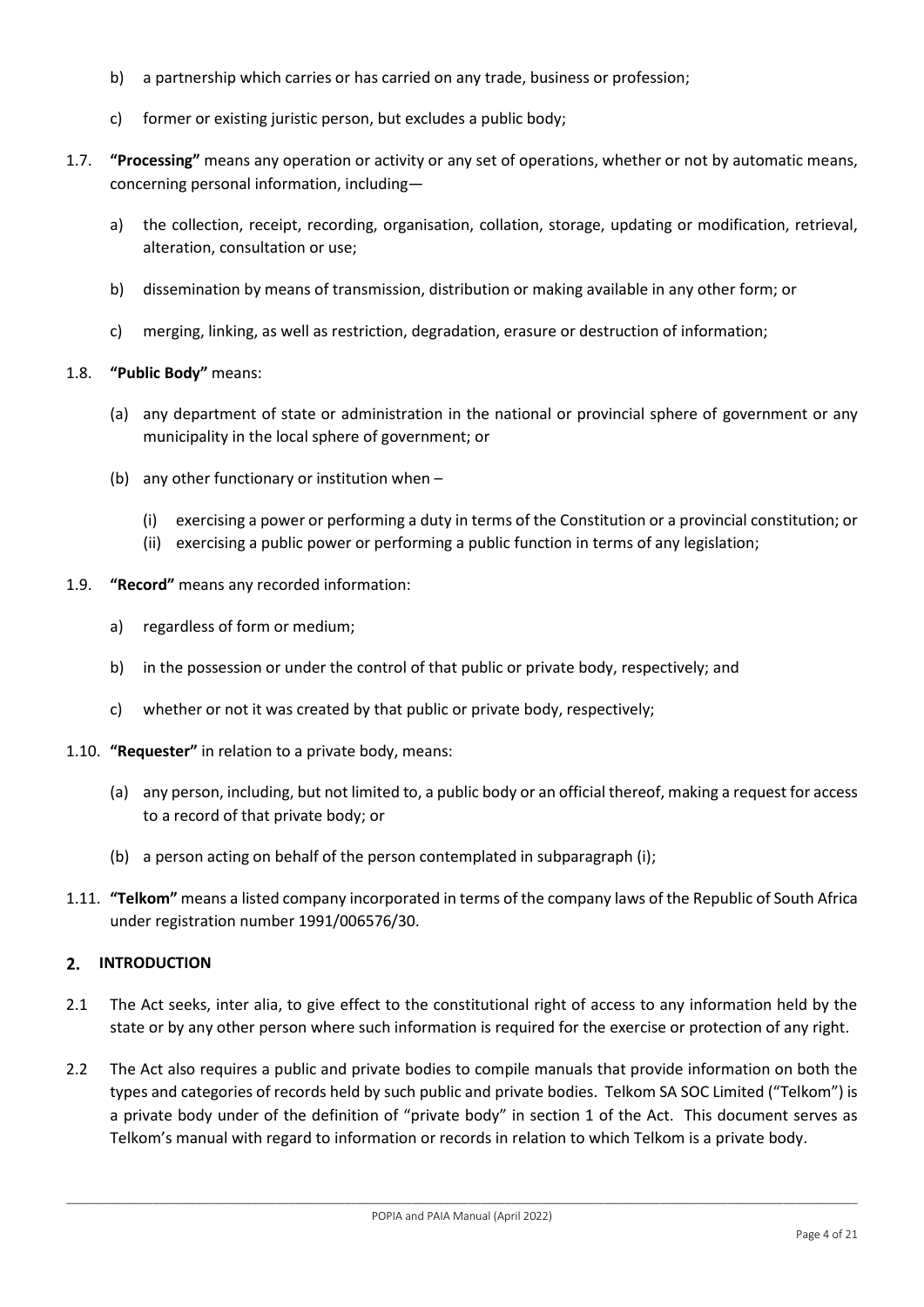#### <span id="page-4-0"></span>3. **COMPANY OVERVIEW**

- 3.1 Telkom is a listed company incorporated in terms of the company laws of the Republic of South Africa under registration number 1991/006576/30. The shares of Telkom are held as to 39.8% by the government of South Africa (through the Minister of Communications).
- 3.2 Telkom has the following subsidiaries:
	- (a) Swiftnet SOC Ltd (100%);
	- (b) Trudon (Pty) Ltd (100%);
	- (c) VS Gaming (Pty) Ltd (100%);
	- (d) Rossal No 65 (Pty) Ltd (100%);
	- (e) Intekom (Pty) Ltd (100%);
	- (f) Business Connexion Group Limited (100%);
	- (g) Gyro Properties (Pty) Ltd (100%); and
	- (h) Gyro Group (Pty) Ltd (100%).
- 3.3 Telkom has the following divisions:
	- (a) Openserve;
	- (b) Telkom Consumer;
	- (c) SMB (Small Medium Business);
- 3.4 The main business of Telkom is:
	- (a) to provide electronic communications services to the public and electronic communications network services in terms of the licences (the Electronic Communications Network Licence and the Electronic Communications Services Licence) issued to it in terms of the Electronic Communications Act, 36 of 2005;
	- (b) information technology services to the public; and
	- (c) services provided through the Data Center Operation.

#### <span id="page-4-1"></span>**PARTICULARS IN TERMS OF SECTION 14**  $\mathbf{A}$

## <span id="page-4-2"></span>4.1 **Contact Details**

(a) The Information Officer of Telkom is:

Name: Name: Name: Name: Name: Name: Name: Name: Name Taukobong

Postal Address: Private Bag X881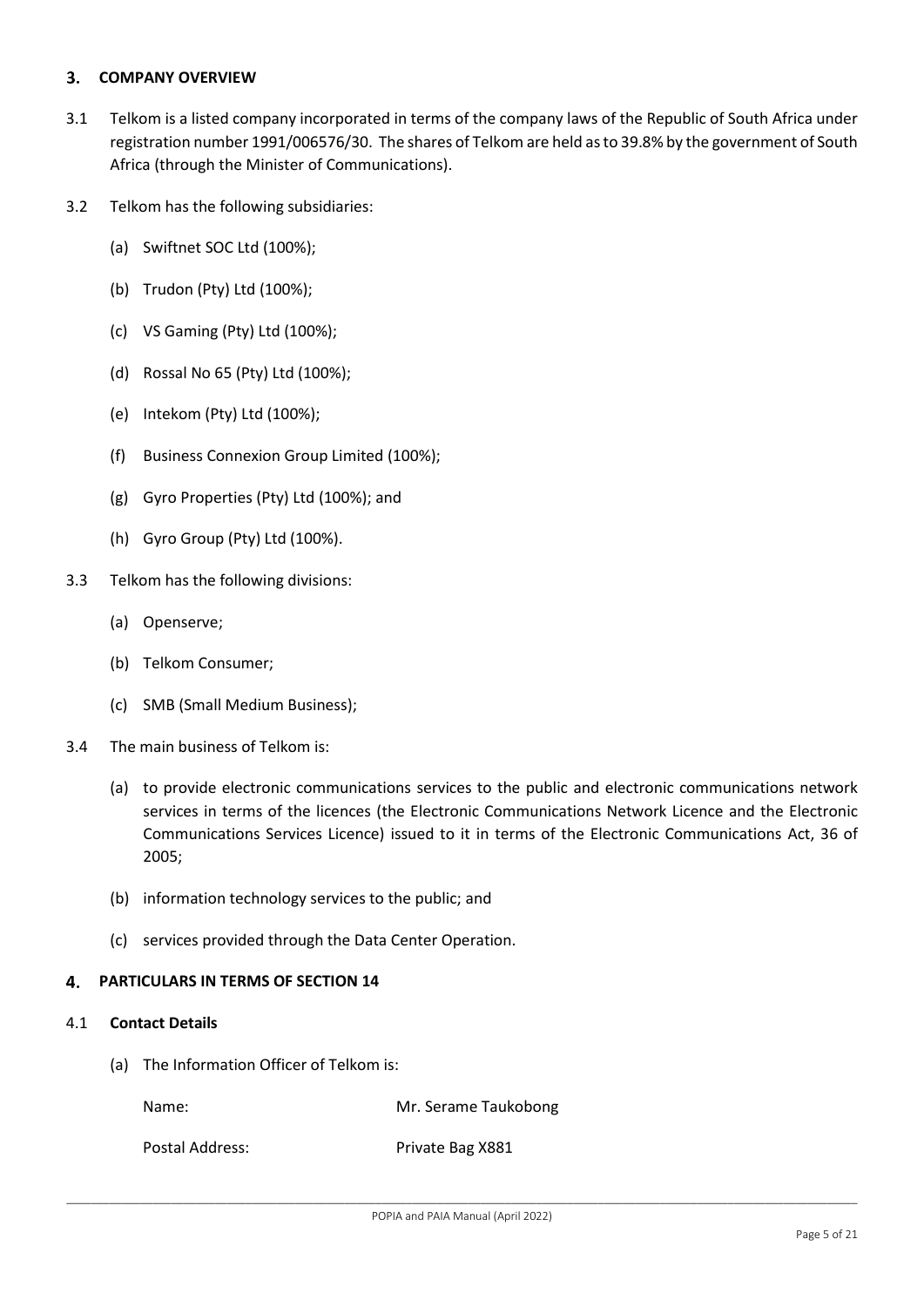#### PRETORIA, 0001

| Physical Address: | Telkom Park                          |
|-------------------|--------------------------------------|
|                   | 61 Oak Avenue                        |
|                   | Highveld Technopark, CENTURION, 0157 |

E-mail: [paia@telkom.co.za](mailto:paia@telkom.co.za)

(b) The Information Officer has duly authorized the persons below as Deputy Information Officersto ensure that the requirements of the Act are administered in a fair, objective and unbiased manner:

| Mr. Lunga Siyo (Telkom Consumer)<br>Mr. Althon Beukes (Openserve)<br>Mr. Dirk Reyneke (Finance)<br>Ms. Melody Lekota (Human Resources) |
|----------------------------------------------------------------------------------------------------------------------------------------|
| Private Bag X881<br>PRETORIA, 0001                                                                                                     |
| Telkom Park<br>61 Oak Avenue<br>Highveld Technopark, CENTURION, 0157                                                                   |
| +27 12 311 1104<br>+27 86 490 0566<br>paia@telkom.co.za<br>www.telkom.co.za                                                            |
|                                                                                                                                        |

#### 4.2 **The Section 10 Guide**

The Information Regulator will, in terms of section 10 of the Act, compile a guide on the use of the Act. This guide is available from the Information Regulator at the following address:

P O Box 31533, Braamfontein, Johannesburg, 2017

Tel: +27 10 023 5200 E-mail: [enquiries@inforegulator.org.za](mailto:enquiries@inforegulator.org.za) Website: [www.inforegulator.org.za](http://www.inforegulator.org.za/)

#### 4.3 **Records Automatically Available**

Records that are automatically available to the pubic are all records of Telkom lodged in terms of government requirements such as the Registrar of Deeds, all records in the booklets and pamphlets published by Telkom and all records available on Telkom's website.

#### 4.4 **Records available in accordance with any other legislation**

Telkom has records available in accordance with the following legislation:

(a) The Occupational Health and Safety Act 29 of 1996;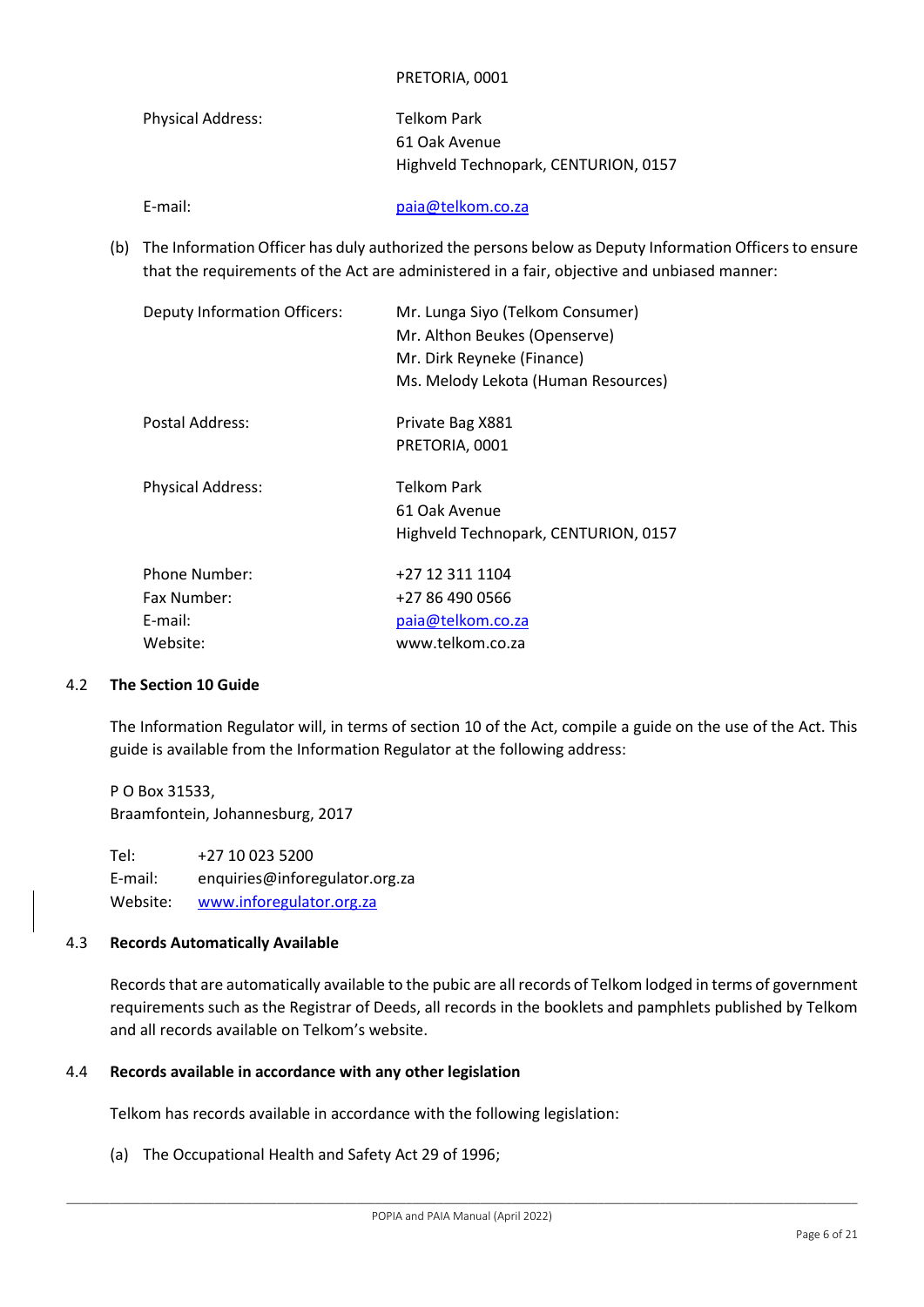- (b) The Value Added Tax Act 89 of 1991;
- (c) Income Tax Act 58 of 1962;
- (d) Companies Act 71 of 2008;
- (e) Electronic Communications Act, 36 of 2005;
- (f) Electronic Communications and Transactions Act 25 of 2002;
- (g) Consumer Protection Act 68 of 2008;
- (h) Competition Act 89 of 1998;
- (i) Basic Conditions of Employment Act 75 of 1997;
- (j) Compensation for Occupational Injuries and Diseases Act 130 of 1993;
- (k) Employment Equity Act 55 of 1998;
- (l) Labour Relations Act 66 of 1995;
- (m) National Environmental Management Act 107 of 1998;
- (n) Skills Development Levies Act 55 of 1998;
- (o) Trade Marks Act 194 of 1993;
- (p) Unemployment Insurance Act 30 of 1966;
- (q) Customs & Excise Act 91 of 1964;
- (r) Skills Development Act 97 of 1998;
- (s) South African Qualifications Authority Act 58 of 1995;
- (t) Statistics Act 6 of 1999; and
- (u) JSE Stock Exchange South Africa Rules and Regulations and listings Requirements.

## 4.5 **A description of the subjects of the records held by Telkom and the categories in which these subjects are classed, where a formal request for such documents must be made**

Telkom holds the following records and information which is categorized in the following categories:

- (a) Company secretarial Records
	- i. Memorandum of Incorporation;
	- ii. Combined Company Register;
	- iii. Minutes of meetings of the Board, its Committees and the Executive Committee;
	- iv. Board Charter and Board Committee Charters;
	- v. Statutory Returns;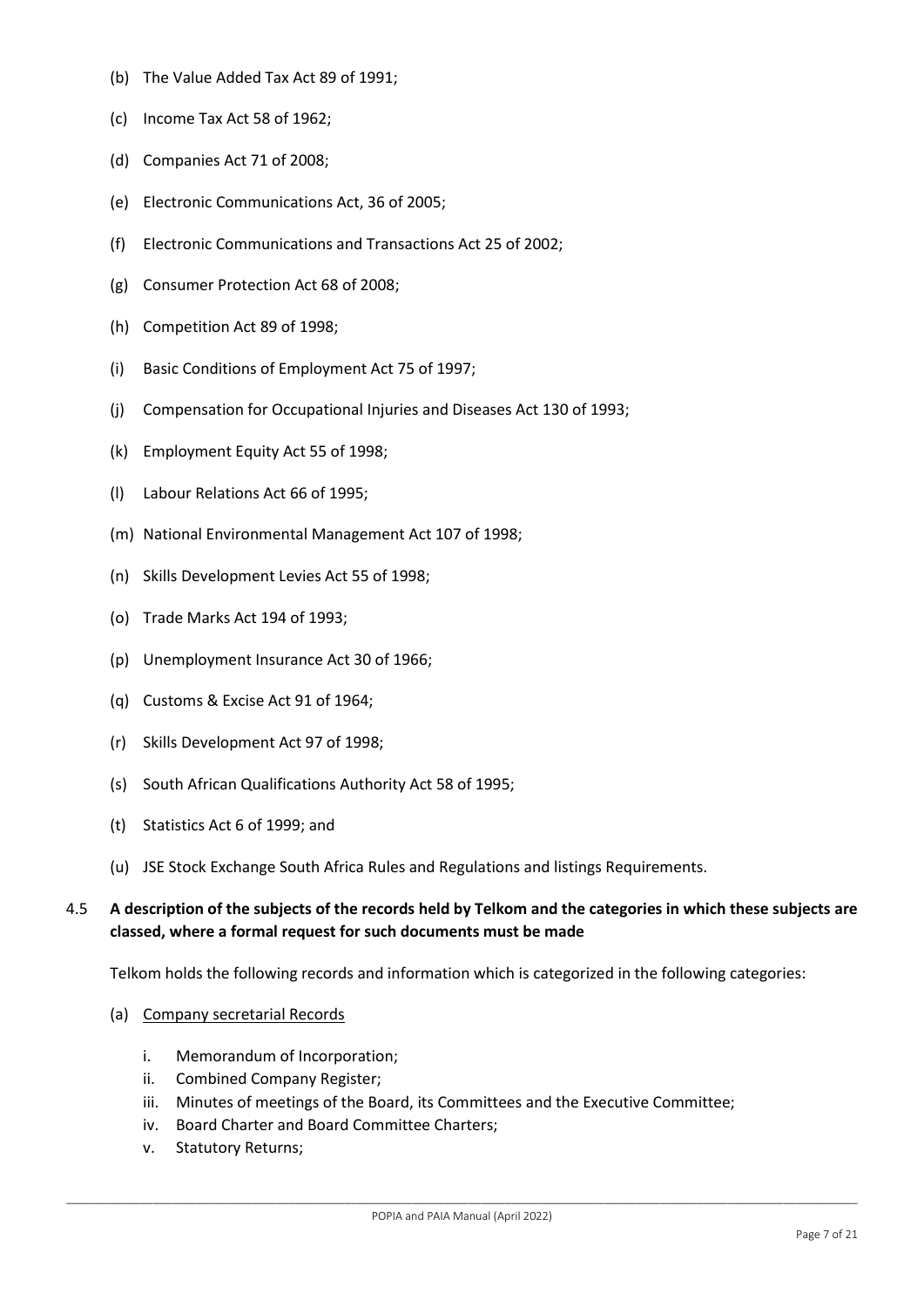- vi. Powers of Attorney;
- vii. Delegation of Authority; and
- viii. Share Certificates.

### (b) Movable and Immovable Property

- i. Title Deeds;
- ii. Lease Agreements;
- iii. Hire Agreements;
- iv. Hire-purchase Agreements;
- v. Credit Sale Agreements; and
- vi. Ordinary and Conditional Sale Agreements.

#### (c) Intellectual Property

- i. Trade Marks;
- ii. Patents;
- iii. Copyrights;
- iv. Designs;
- v. Know-how; and
- vi. Licences.

#### (d) Insurance

- i. Policies; and
- ii. Insurance claim files.

#### (e) Taxation

- i. Income tax returns;
- ii. VAT returns;
- iii. PAYE returns;
- iv. RSC Levy returns; and
- v. UIF returns.

#### (f) Human Resources

- i. Policies and procedures;
- ii. Employee information;
- iii. Employment agreements;
- iv. Forms and applications;
- v. Standard letters and notices;
- vi. Payroll reports;
- vii. Payslips;
- viii. IRP5's;
- ix. Accident books and records;
- x. Workplace and Union agreements and records;
- xi. Employee benefits arrangements rules and records;
- xii. Safety, Health and Environmental records;
- xiii. Labour dispute records;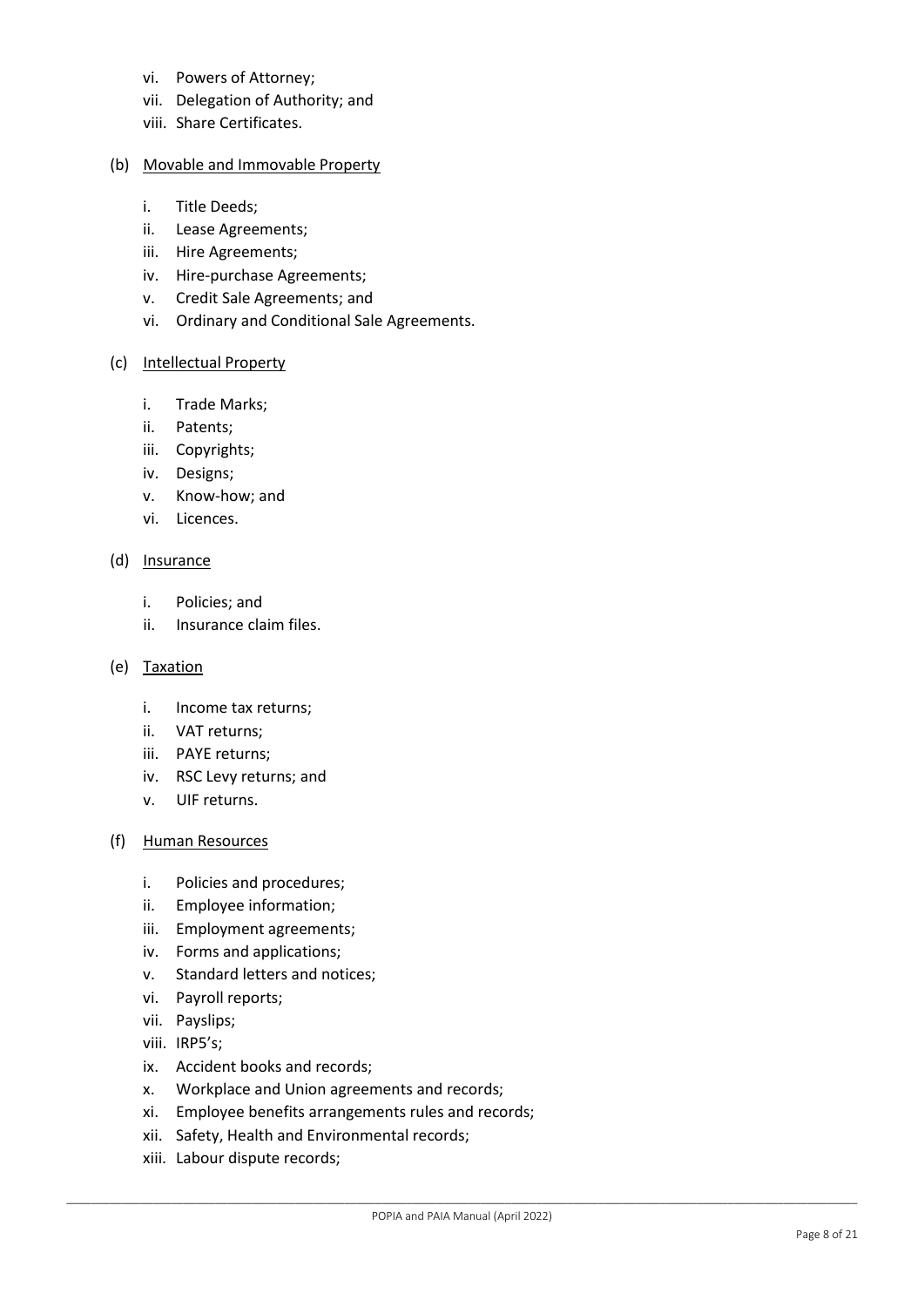- xiv. Disciplinary Code;
- xv. Grievance Procedure; and
- xvi. Employee training.

### (g) Finance

- i. Audited annual financial statements;
- ii. Management accounts;
- iii. Banking details and bank accounts;
- iv. Debtors/Creditors statements and invoices;
- v. General ledgers and subsidiary ledgers;
- vi. General ledger reconciliation; and
- vii. Policies and Procedures.

#### (h) Procurement

- i. Policies and Procedures/Manuals;
- ii. Reports and supporting documentation;
- iii. Tender documentation;
- iv. Standard Terms and Conditions for supply of services, products and software to Telkom;
- v. Contractor, client and supplier agreements and information; and
- vi. Security documents.
- (i) Operations
	- i. Billing;
	- ii. Customers;
	- iii. Telecommunications traffic;
	- iv. Network;
	- v. Tariffs;
	- vi. Products;
	- vii. Interconnect;
	- viii. Inter-operator settlements;
	- ix. Policies and Procedures; and
	- x. Any agreements related to the operations of Telkom.
- (j) Legal
	- i. Contracts;
	- ii. Commercial disputes; and
	- iii. Litigation.
- (k) Regulatory
	- i. Permits, licences, consents, approvals, authorisations, applications, registrations and exemptions;
	- ii. Submissions to ICASA;
	- iii. Submissions to parliament; and
	- iv. Disputes.
- (l) Information Technology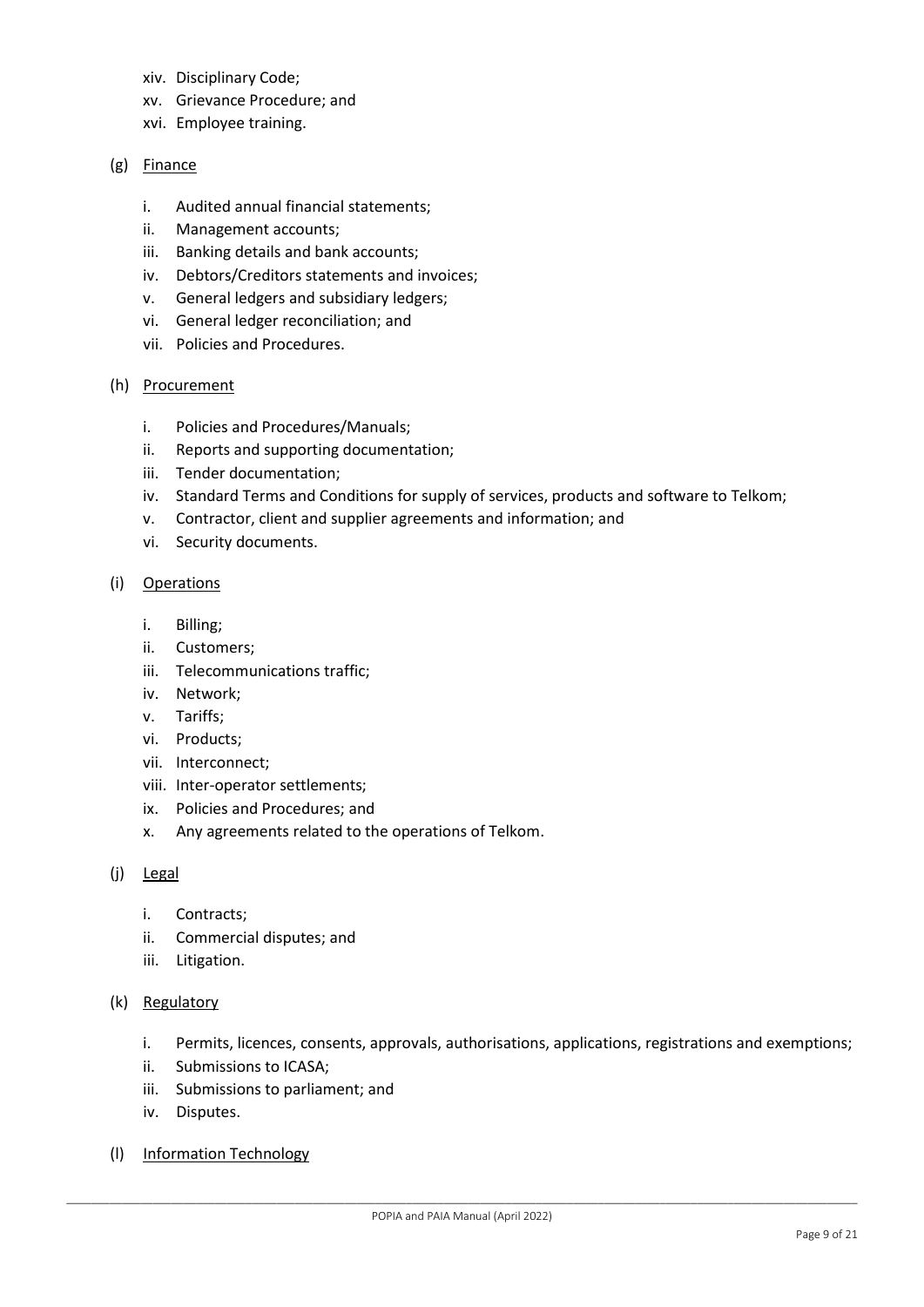- i. System documentation and manuals;
- ii. Project, disaster recovery and implementation plans;
- iii. Internet policy documentation; and
- iv. Computer policy documentation.

#### (m) Administration

- i. Intranet; and
- ii. Correspondence with internal and external parties.

#### <span id="page-9-0"></span>**PROCESSES AND PROCEDURES FOR REQUESTING ACCESS TO INFORMATION OR RECORDS** 5.

- (a) The Requester must use the prescribed Form C attached to this manual, to make the request for access to a record.
- (b) The request must be made to the Deputy Information Officer whose contact details are set out in paragraph [4.1\(](#page-4-2)b) above. The completed Form C together with payment of a request fee (if applicable) and a deposit (if applicable) must be sent to the address, fax number or electronic mail address of such Deputy Information Officer set out in paragraph [4.1\(](#page-4-2)b) above.
- (c) The Requester must provide sufficient particulars on the request form to enable the Deputy Information Officer to identify the record requested and the Requester. Where the request is made by a personal requester, being a Requester seeking access to records containing their own personal information, the Requester is required to provide an acceptable form of identification such as a certified copy of his / her identity document or any other form of identification acceptable to Telkom.
- (d) The Requester should also indicate which form of access is required. The Requester should also indicate if he or she wishes to be informed in any other manner and state the necessary particulars to be so informed.
- (e) The Requester must identify the right that he or she is seeking to exercise or protect and provide an explanation of why the requested record is required for the exercise or protection of that right.
- (f) If a Request is made on behalf of another person, the requester must submit proof of the capacity in which the requester is making the request, to the satisfaction of the contact persons of Telkom.
- (g) The Deputy Information Officer shall notify the requester notice, requiring the requester to pay the prescribed fee (if any) before further processing the request.

#### 5.1 **Prescribed Fees in respect of Private Bodies**

- (a) The prescribed fees for requests to private bodies are available on the website of the Information Regulator at [www.inforegulator.org.za](http://www.justice.gov.za/inforeg/) and the website of the Department of Justice and Constitutional Development at [www.justice.gov.za.](http://www.justice.gov.za/)
- (b) The banking details to be used are as follows:

| Telkom SA Limited          |
|----------------------------|
| ABSA Bank                  |
| Telkom SA Internet Account |
|                            |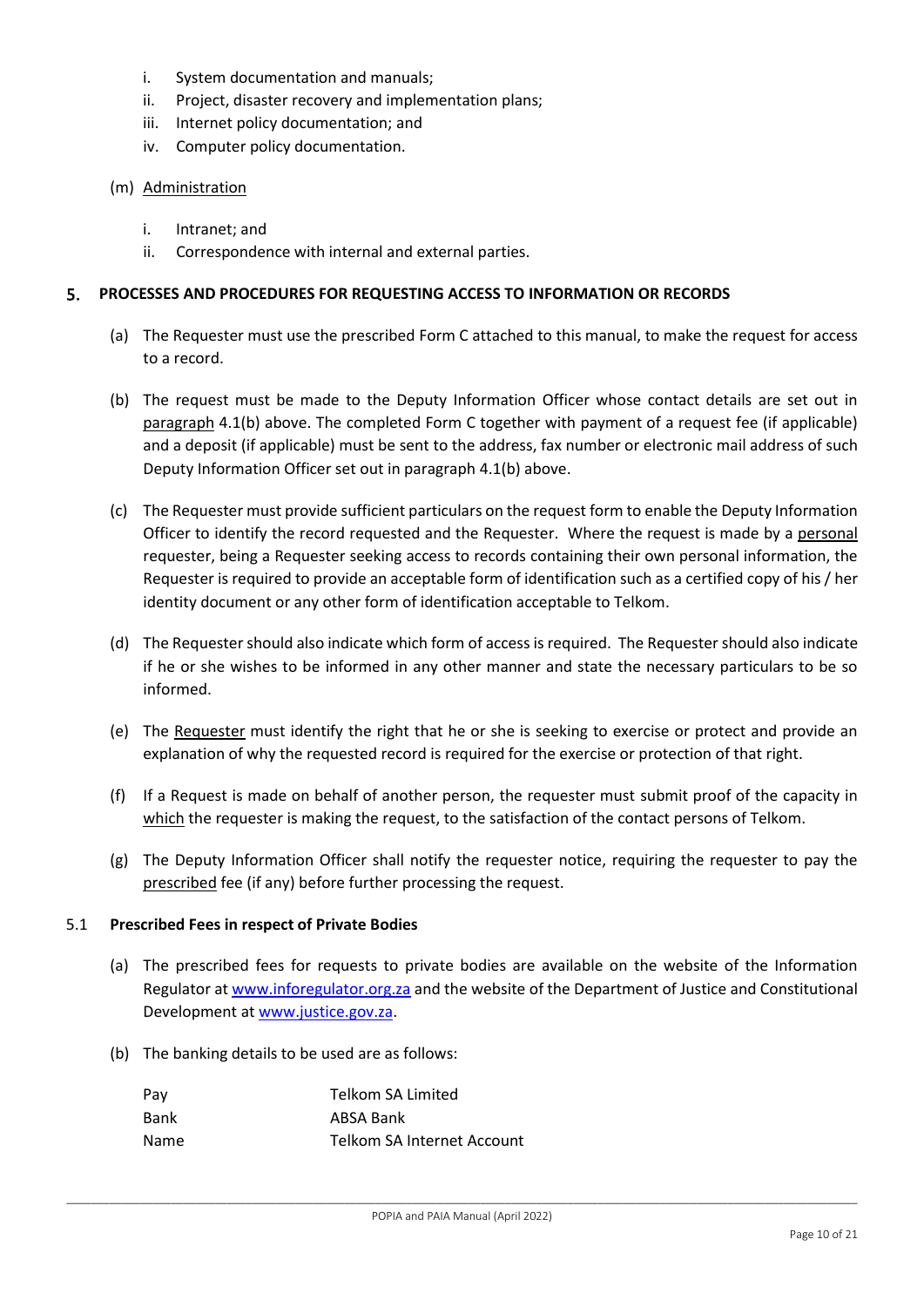|        | 40-5348-4386 |
|--------|--------------|
|        | Pretoria     |
| $\ast$ | 632005       |
|        | ABSAZAJJ     |
|        | PAIA         |
|        |              |

## 5.2 **Decision to grant or decline request for access to records**

Telkom shall, within 30 days of receipt of a request for access to records, decide whether to grant or decline a request and give notice with reasons (if required) to that effect. The 30-day period within which Telkom must decide whether to grant or refuse a request, may be extended by a further period of no more than 30 days, if the information cannot reasonably be obtained within the original 30-day period. The Deputy Information Officer will notify the Requester in writing should an extension be necessary.

### 5.3 **Grounds for Refusal of Access to Records**

- (a) Telkom may refuse a request for information or record if that information or record relates to:
	- i. mandatory protection of the privacy of a third party who is a natural person, which involves the unreasonable disclosure of personal information of that natural person;
	- ii. mandatory protection of the commercial information of a third party, if the record contains:
		- 1. trade secrets of that third party;
		- 2. financial, commercial, scientific or technical information which the disclosure could likely cause harm to the financial or commercial interests of that third party;
		- 3. information disclosed in confidence by a third party to Telkom, if the disclosure could put that third party at a disadvantage in negotiations or commercial competition;
	- iii. mandatory protection of confidential information of third parties if it is protected in terms of any agreement;
	- iv. mandatory protection of the safety of individuals and the protection of property;
	- v. mandatory protection of police dockets in bail proceedings, and protection of law enforcement and legal proceedings;
	- vi. mandatory protection of records which would be regarded as privileged in legal proceedings;
	- vii. defence, security and international relations of Republic
	- vii. the commercial activities of Telkom, which may include:
		- 1. trade secrets of that third party;
		- 2. financial, commercial, scientific or technical information which the disclosure could likely cause harm to the financial or commercial interests of that third party;
		- 3. information disclosed in confidence by a third party to Telkom, if the disclosure could put that third party at a disadvantage in negotiations or commercial competition;
		- 4. a computer program which is owned by Telkom and which is protected by copyright;
	- vii. mandatory protection of research information of Telkom or third party, if its disclosure would disclose the identity of Telkom, the researcher or the subject matter of the research and would place the research at a serious disadvantage.
- (b) Telkom shall refuse a request for information where such requests are frivolous or vexatious or involve an unreasonable diversion of Telkom resources.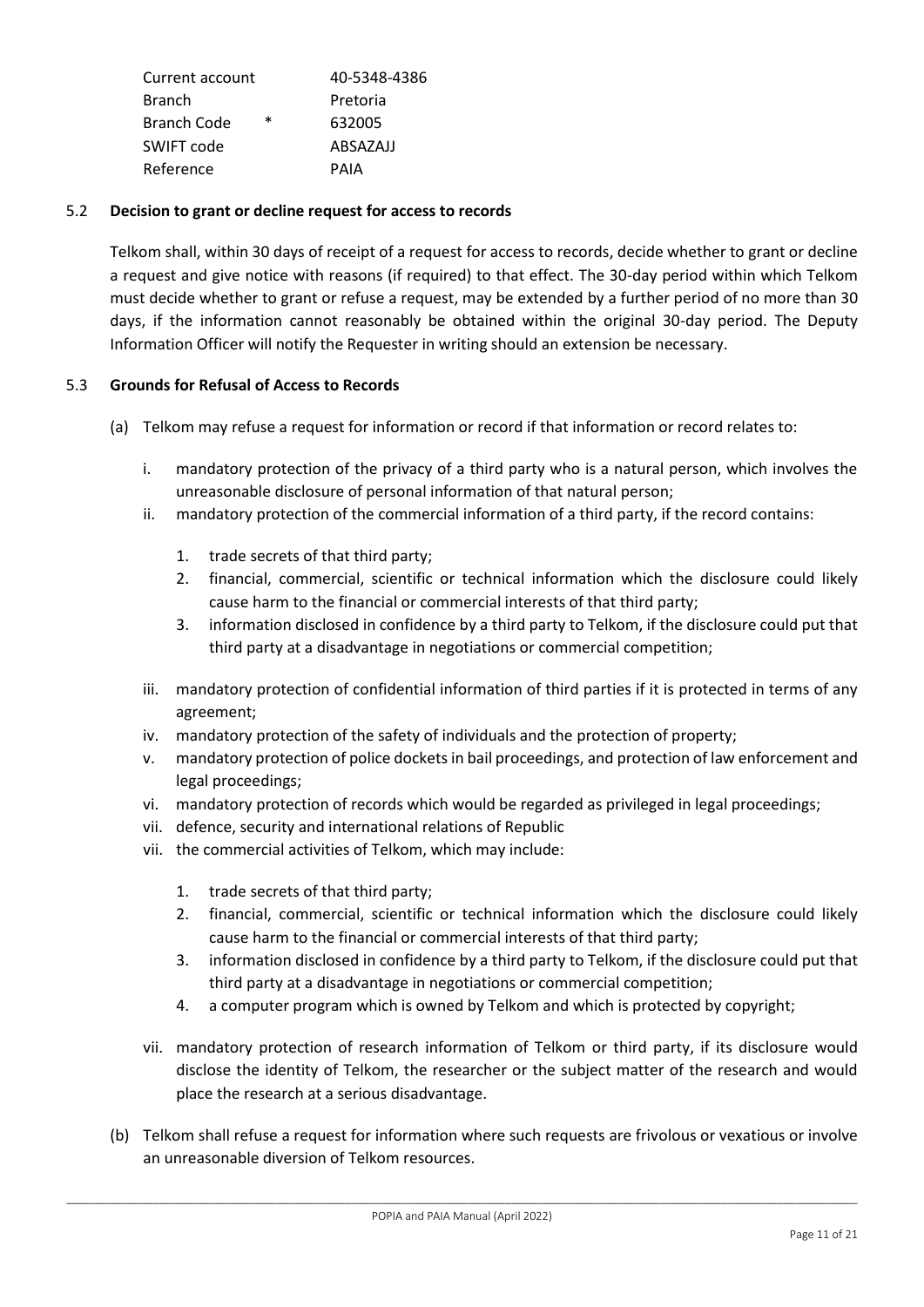(c) Any other right to refuse as allowed under the Act.

#### 5.4 **Remedies available to the Requester on refusal of a request for access to records**

- (a) Telkom does not have internal appeal procedures. Thus, the decision made by the Deputy Information Officer is final.
- (b) In the event that Telkom refuses to grant the Requester access to requested records, the Requester may lodge an application with a court, within 180 days of the decision, for Telkom to be ordered to give the Requester access to the requested records.
- (c) In the event that the court orders Telkom to grant the Requester access to the requested records, the Requester must pay the access fee for the reproduction, the search, preparation and time taken to provide the records, in excess of the prescribed hours to search and prepare the record for disclosure.

#### <span id="page-11-0"></span>**PROCESSING OF PERSONAL INFORMATION** 6.

#### 6.1 **Purpose for Processing Personal Information**

The purposes for which we process personal information includes, but is not limited to:

- (a) respond to your enquiry;
- (b) provide services or products to you;
- (c) provide access to restricted pages on our website;
- (d) comply with legal requirements or industry codes;
- (e) market or promote our services and products;
- (f) safety and security reasons; and
- (g) compile non-personal statistical information about browsing habits, click-patterns and access to the Telkom website.

#### 6.2 **Categories of Data Subjects**

Telkom may receive, collect and hold personal information and records of the following categories of data subjects:

- (a) Employees/personnel, board members of Telkom;
- (b) Customers of Telkom;
- (c) Service providers to Telkom; and
- (d) Persons that may have had business.

#### 6.3 **Categories of recipients of personal information provided to Telkom**

Parties who we disclose personal information to include, but are not limited to: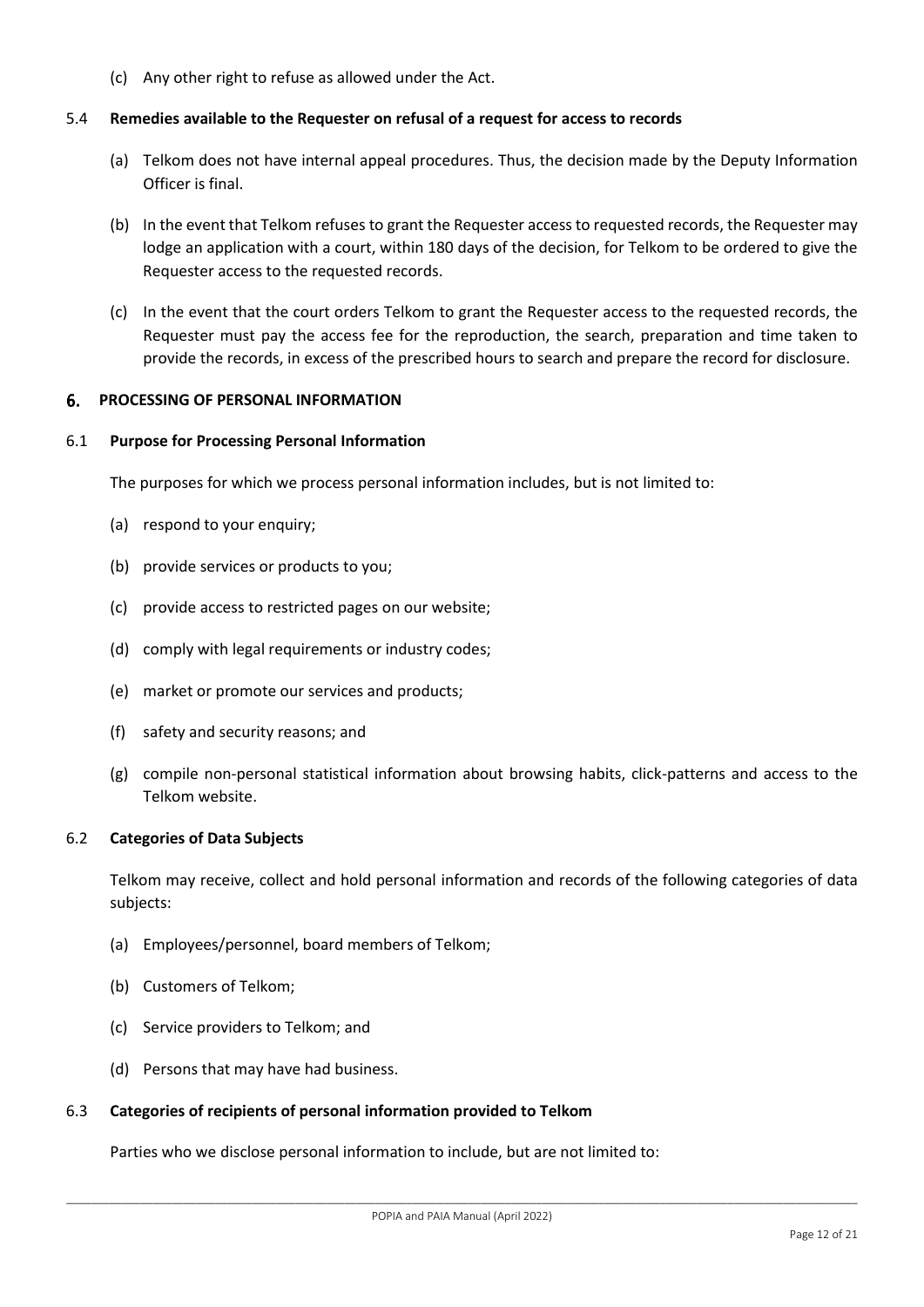- (a) Affiliates and representatives of Telkom;
- (b) Service providers to Telkom;
- (c) Accredited debt collection agencies; and
- (d) regulators, courts, tribunals and law enforcement agencies.

#### 6.4 **Cross-border flow of information**

- (a) Telkom need to transfer personal information to a country outside the Republic of South Africa for processing or storage and to that extent, Telkom will enter into appropriate confidentiality agreements with the relevant affiliate and / or subcontractor, to ensure that such transfer will be subject to an adequate level of protection as described in POPIA.
- (b) Telkom may transfer your information to other countries which do not have similar protection as provided for in POPIA, with the consent of Data Subject.

### 6.5 **Objection to Processing of Personal Information**

A Data Subject may, at any time object to the Processing of his/her/its Personal Information in the prescribed Form 1 attached to this manual, subject to exceptions contained in POPIA.

#### 6.6 **Request for correction or deletion of Personal Information**

A Data Subject may request for their Personal Information to be corrected/deleted in the prescribed Form 2 attached to this manual, subject to the provisions of POPIA.

#### 6.7 **Availability of the Manual**

This manual has been made available to the Information Regulator, in accordance with the Regulations promulgated in terms of the Act and is published on the Telkom website.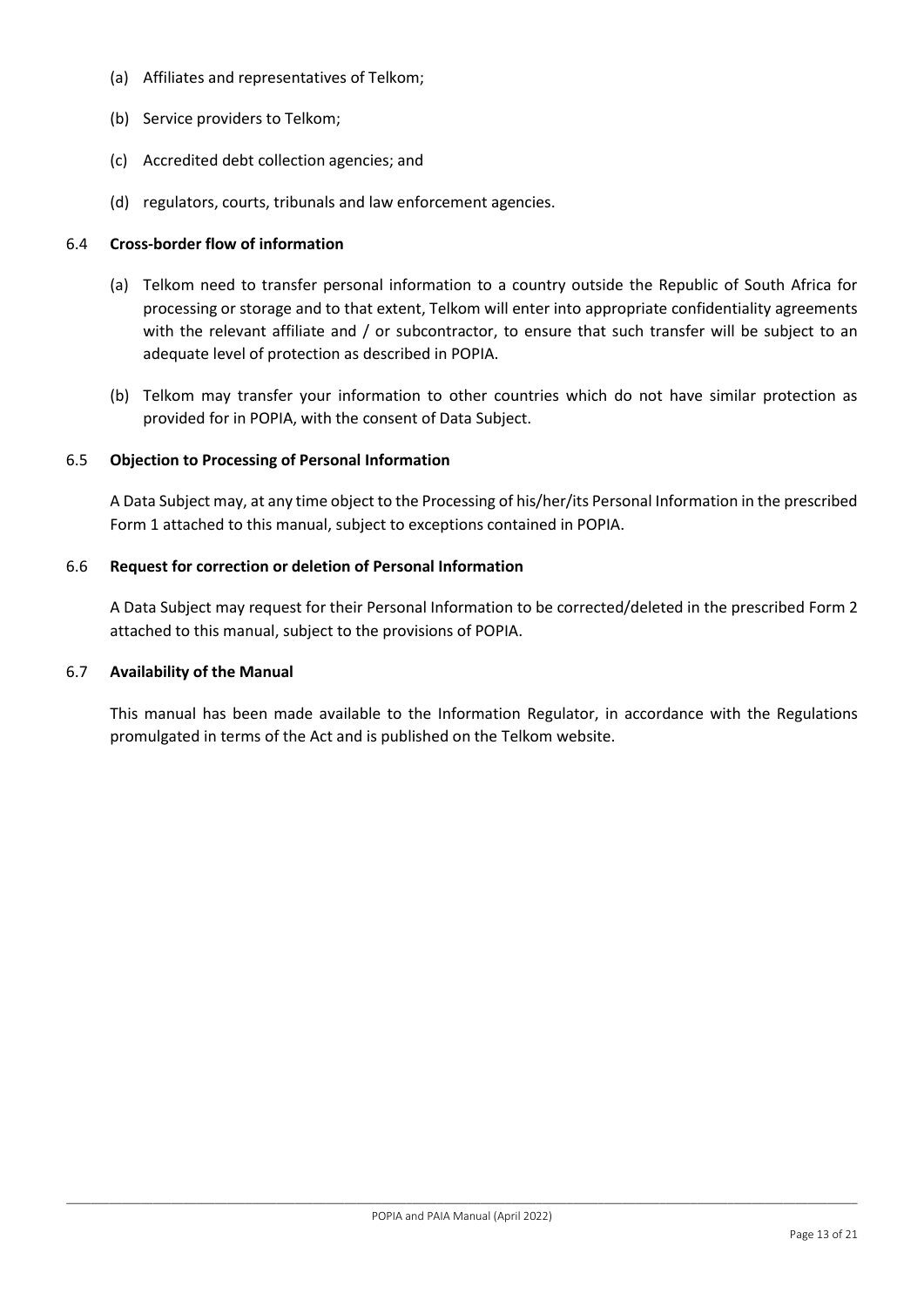# **FORM A**

# **REQUEST OF ACCESS TO RECORD OF PUBLIC BODY**

# **(Section 18(1) of the promotion of Access to Information Act, 2000)**

(Act. No. 2 of 2000)

# **[Regulation 6]**

\_\_\_\_\_\_\_\_\_\_\_\_\_\_\_\_\_\_\_\_\_\_\_\_\_\_\_\_\_\_\_\_\_\_\_\_\_\_\_\_\_\_\_\_\_\_\_\_\_\_\_\_\_\_\_\_\_\_\_\_\_\_\_\_\_\_\_\_\_\_\_\_\_\_\_\_\_\_\_\_\_\_\_\_\_\_

\_\_\_\_\_\_\_\_\_\_\_\_\_\_\_\_\_\_\_\_\_\_\_\_\_\_\_\_\_\_\_\_\_\_\_\_\_\_\_\_\_\_\_\_\_\_\_\_\_\_\_\_\_\_\_\_\_\_\_\_\_\_\_\_\_\_\_\_\_\_\_\_\_\_\_\_\_\_\_\_\_\_\_\_\_\_

\_\_\_\_\_\_\_\_\_\_\_\_\_\_\_\_\_\_\_\_\_\_\_\_\_\_\_\_\_\_\_\_\_\_\_\_\_\_\_\_\_\_\_\_\_\_\_\_\_\_\_\_\_\_\_\_\_\_\_\_\_\_\_\_\_\_\_\_\_\_\_\_\_\_\_\_\_\_\_\_\_\_\_\_\_\_

\_\_\_\_\_\_\_\_\_\_\_\_\_\_\_\_\_\_\_\_\_\_\_\_\_\_\_\_\_\_\_\_\_\_\_\_\_\_\_\_\_\_\_\_\_\_\_\_\_\_\_\_\_\_\_\_\_\_\_\_\_\_\_\_\_\_\_\_\_\_\_\_\_\_\_\_\_\_\_\_\_\_\_\_\_\_

## **A. Particulars of Public body**

The Information Officer/Deputy Information Officer:

#### **B. Particulars of person requesting access to the record**

- *(a) The particulars of the person who requests access to the record must be given below.*
- *(b) The address and/or fax number in the Republic to which the information is to be sent must be given.*
- *(c) Proof of the capacity in which the request is made, if applicable, must be attached.*

| <u>,这就是一个人的人,我们就是一个人的人,我们就是一个人的人,我们就是一个人的人,我们就是一个人的人,我们就是一个人的人,我们就是一个人的人,我们就是</u> |  |
|-----------------------------------------------------------------------------------|--|
| Fax Number:                                                                       |  |
|                                                                                   |  |
| E-mail Address:                                                                   |  |
| Capacity in which the request is made, when made on behalf of another person:     |  |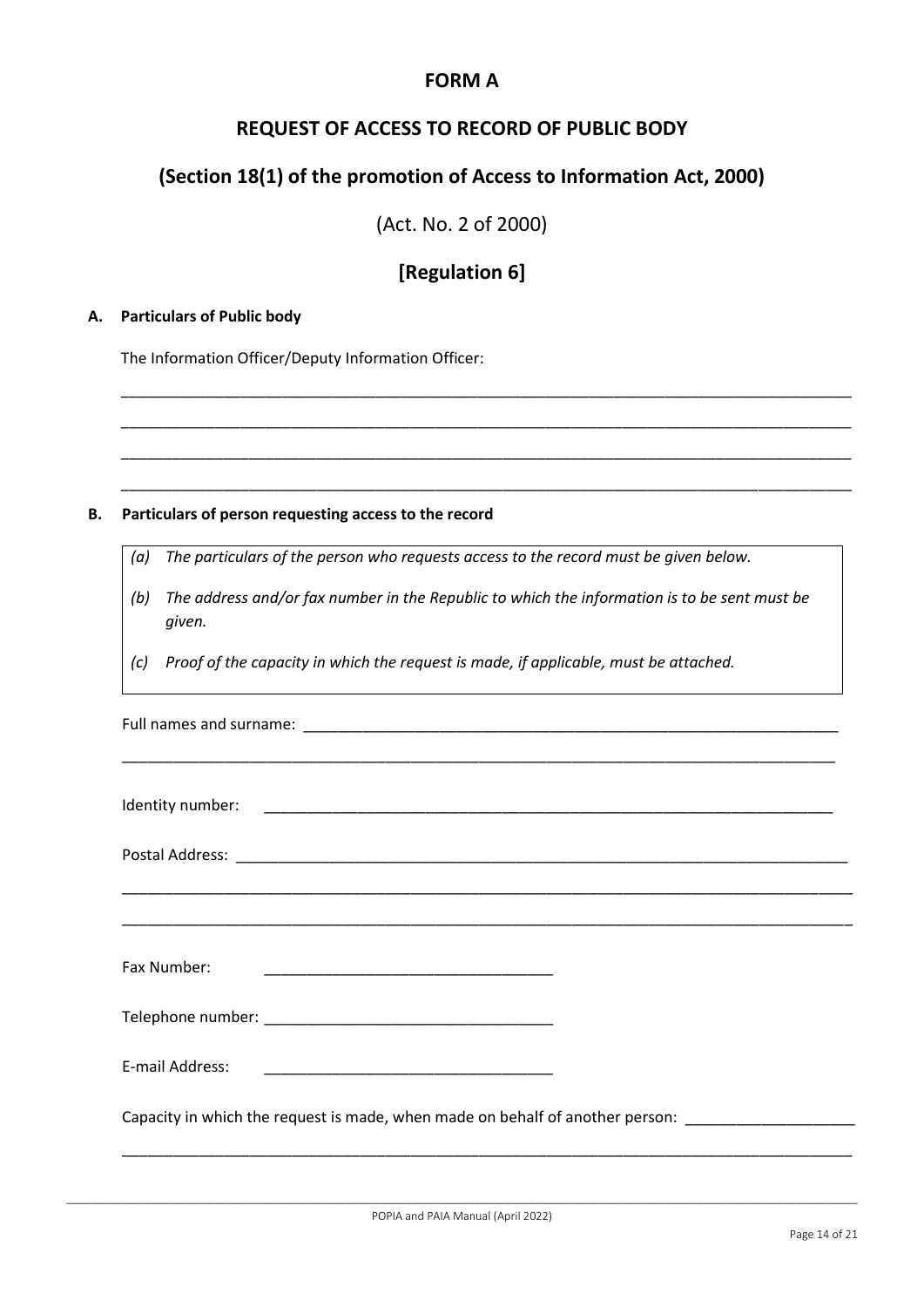### **C. Particulars of person on whose behalf request is made**

*This section must be completed ONLY if a request for information is made on behalf of another person*

\_\_\_\_\_\_\_\_\_\_\_\_\_\_\_\_\_\_\_\_\_\_\_\_\_\_\_\_\_\_\_\_\_\_\_\_\_\_\_\_\_\_\_\_\_\_\_\_\_\_\_\_\_\_\_\_\_\_\_\_\_\_\_\_\_\_\_\_\_\_\_\_\_\_\_\_\_\_\_\_\_\_\_\_

Full names and surname:  $\Box$ 

Identity number:

#### **D. Particulars of record**

- *(a) Provide full particulars of the record to which access is requested, including the reference number if that is known to you, to enable the record to be located.*
- *(b) If the provided space is inadequate, please continue on a separate folio and attach it to this form. The requester must sign all the additional folios.*

\_\_\_\_\_\_\_\_\_\_\_\_\_\_\_\_\_\_\_\_\_\_\_\_\_\_\_\_\_\_\_\_\_\_\_\_\_\_\_\_\_\_\_\_\_\_\_\_\_\_\_\_\_\_\_\_\_\_\_\_\_\_\_\_\_\_\_\_\_\_\_\_\_\_\_\_\_\_\_\_\_\_\_\_\_\_

\_\_\_\_\_\_\_\_\_\_\_\_\_\_\_\_\_\_\_\_\_\_\_\_\_\_\_\_\_\_\_\_\_\_\_\_\_\_\_\_\_\_\_\_\_\_\_\_\_\_\_\_\_\_\_\_\_\_\_\_\_\_\_\_\_\_\_\_\_\_\_\_\_\_\_\_\_\_\_\_\_\_\_\_\_\_

\_\_\_\_\_\_\_\_\_\_\_\_\_\_\_\_\_\_\_\_\_\_\_\_\_\_\_\_\_\_\_\_\_\_\_\_\_\_\_\_\_\_\_\_\_\_\_\_\_\_\_\_\_\_\_\_\_\_\_\_\_\_\_\_\_\_\_\_\_\_\_\_\_\_\_\_\_\_\_\_\_\_\_\_\_\_

\_\_\_\_\_\_\_\_\_\_\_\_\_\_\_\_\_\_\_\_\_\_\_\_\_\_\_\_\_\_\_\_\_\_\_\_\_\_\_\_\_\_\_\_\_\_\_\_\_\_\_\_\_\_\_\_\_\_\_\_\_\_\_\_\_\_\_\_\_\_\_\_\_\_\_\_\_\_\_\_\_\_\_\_\_\_

\_\_\_\_\_\_\_\_\_\_\_\_\_\_\_\_\_\_\_\_\_\_\_\_\_\_\_\_\_\_\_\_\_\_\_\_\_\_\_\_\_\_\_\_\_\_\_\_\_\_\_\_\_\_\_\_\_\_\_\_\_\_\_\_\_\_\_\_\_\_\_\_\_\_\_\_\_\_\_\_\_\_\_\_\_\_

\_\_\_\_\_\_\_\_\_\_\_\_\_\_\_\_\_\_\_\_\_\_\_\_\_\_\_\_\_\_\_\_\_\_\_\_\_\_\_\_\_\_\_\_\_\_\_\_\_\_\_\_\_\_\_\_\_\_\_\_\_\_\_\_\_\_\_\_\_\_\_\_\_\_\_\_\_\_\_\_\_\_\_\_\_\_

\_\_\_\_\_\_\_\_\_\_\_\_\_\_\_\_\_\_\_\_\_\_\_\_\_\_\_\_\_\_\_\_\_\_\_\_\_\_\_\_\_\_\_\_\_\_\_\_\_\_\_\_\_\_\_\_\_\_\_\_\_\_\_\_\_\_\_\_\_\_\_\_\_\_\_\_\_\_\_\_\_\_\_\_\_\_

- 1. Description of record or relevant part of the record:
- 2. Reference number, if available: \_\_\_\_\_\_\_\_\_\_\_\_\_\_\_\_\_\_\_\_\_\_\_\_\_\_\_\_\_\_\_\_\_\_\_\_\_\_\_\_\_\_\_\_\_\_\_\_\_\_\_\_\_\_\_\_
- 3. Any further particulars of record:

#### **E. Fees**

- (a) A request for access to a record, other than a record containing personal information about yourself, will be processed only after a **request fee has** been paid.
- (b) You will be notified of the amount required to be paid as the request fee.
- (c) The **fee payable for access** to a record depends on the form in which access is required and the reasonable time required to search for and prepare a record.
- (d) If you qualify for exemption of the payment of any fee, please state the reason for exemption.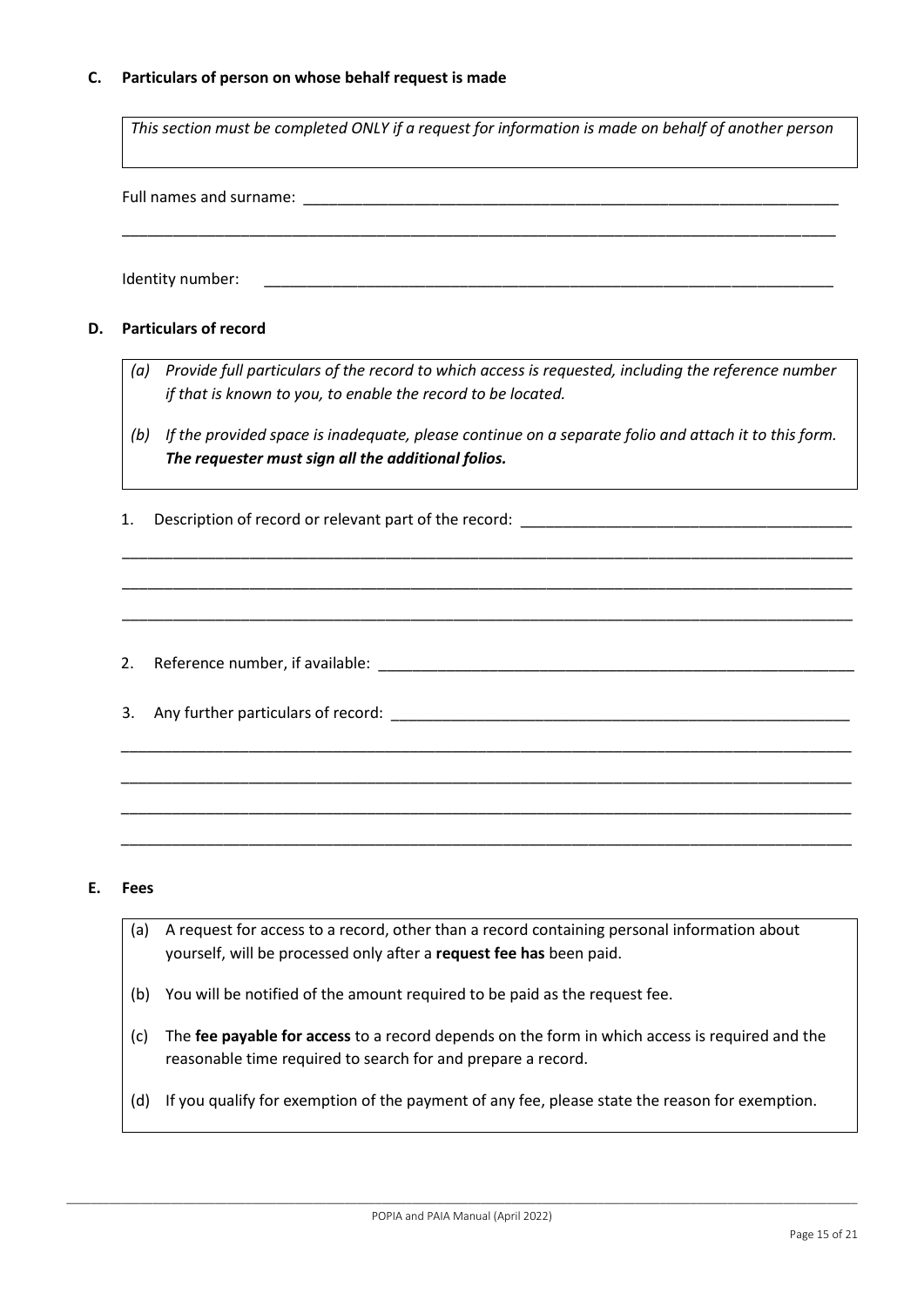#### **F. Form of access to record**

|     | If you are prevented by a disability to read, view or listen to the record in the form of access                                               |                      |                                                                                                        |
|-----|------------------------------------------------------------------------------------------------------------------------------------------------|----------------------|--------------------------------------------------------------------------------------------------------|
|     |                                                                                                                                                |                      | provided for in 1 to 4 below, state your disability and indicate in which form the record is required. |
|     | Disability:                                                                                                                                    |                      | Form in which record is required:                                                                      |
|     | Mark the appropriate box with an X.                                                                                                            |                      |                                                                                                        |
|     | NOTES:                                                                                                                                         |                      |                                                                                                        |
| (a) | the record is available.                                                                                                                       |                      | Compliance with your request for access in the specified form may depend on the form in which          |
| (b) | informed if access will be granted in another form.                                                                                            |                      | Access in the form requested may be refused in certain circumstances. In such case you will be         |
| (c) | access is requested.                                                                                                                           |                      | The fee payable for access to the record, if any, will be determined partly by the form in which       |
| 1.  | If the record is in written or printed form:                                                                                                   |                      |                                                                                                        |
|     | Copy of record*                                                                                                                                | Inspection of record |                                                                                                        |
| 2.  | If the record consists of visual images (this includes photographs, slides, video recordings,<br>computer - generated images, sketches, etc.): |                      |                                                                                                        |
|     | View the images                                                                                                                                | Copy of the images*  | Transcription of the images*                                                                           |
| 3.  | If the record consists of recorded words or information which can be reproduced in sound:                                                      |                      |                                                                                                        |
|     | Listen to the soundtrack (audio<br>cassette)                                                                                                   | printed document)    | Transcription of soundtrack* (written or                                                               |

\_\_\_\_\_\_\_\_\_\_\_\_\_\_\_\_\_\_\_\_\_\_\_\_\_\_\_\_\_\_\_\_\_\_\_\_\_\_\_\_\_\_\_\_\_\_\_\_\_\_\_\_\_\_\_\_\_\_\_\_\_\_\_\_\_\_\_\_\_\_\_\_\_\_\_\_\_\_\_\_\_\_\_\_\_\_

\_\_\_\_\_\_\_\_\_\_\_\_\_\_\_\_\_\_\_\_\_\_\_\_\_\_\_\_\_\_\_\_\_\_\_\_\_\_\_\_\_\_\_\_\_\_\_\_\_\_\_\_\_\_\_\_\_\_\_\_\_\_\_\_\_\_\_\_\_\_\_\_\_\_\_\_\_\_\_\_\_\_\_\_\_\_

\_\_\_\_\_\_\_\_\_\_\_\_\_\_\_\_\_\_\_\_\_\_\_\_\_\_\_\_\_\_\_\_\_\_\_\_\_\_\_\_\_\_\_\_\_\_\_\_\_\_\_\_\_\_\_\_\_\_\_\_\_\_\_\_\_\_\_\_\_\_\_\_\_\_\_\_\_\_\_\_\_\_\_\_\_\_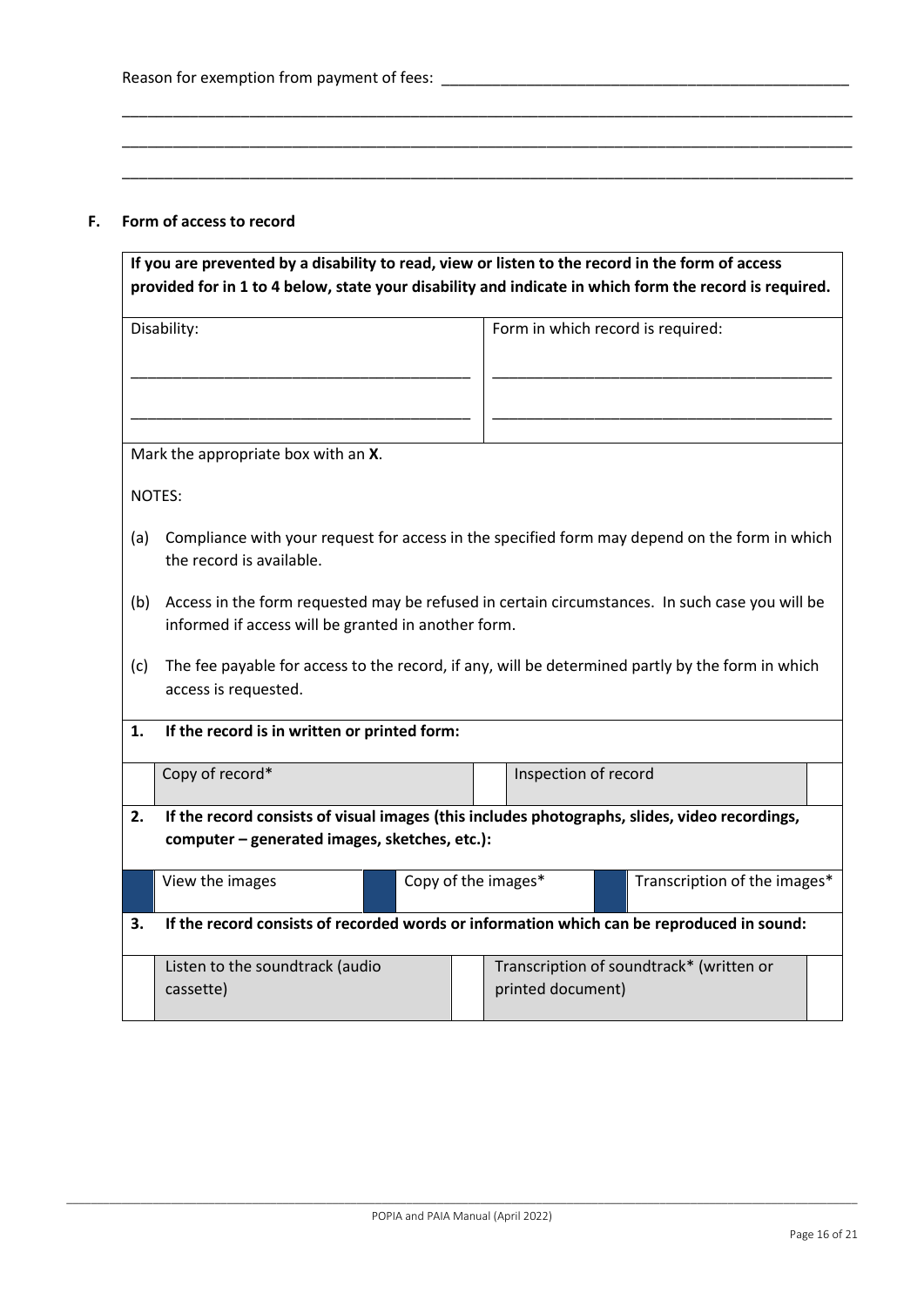| 4. | If the record is held on computer or in an electronic or machine readable form:                                                                  |                                                            |       |                                                       |     |
|----|--------------------------------------------------------------------------------------------------------------------------------------------------|------------------------------------------------------------|-------|-------------------------------------------------------|-----|
|    | Printed copy of record*                                                                                                                          | Printed copy of<br>information derived from<br>the record* | disc) | Copy in computer readable<br>form* (stiffy or compact |     |
|    | *If you requested a copy or transcription of a record (above), do you wish the<br>copy or transcription to be posted to you? Postage is payable. |                                                            |       | <b>YES</b>                                            | NO. |

## **G. Notice of decision regarding request for access**

You will be notified in writing whether your request has been approved/denied. If you wish to be informed in another manner, please specify the manner and provide the necessary particulars to enable compliance with your request.

How would you prefer to be informed of the decision regarding your request for access to the record?

\_\_\_\_\_\_\_\_\_\_\_\_\_\_\_\_\_\_\_\_\_\_\_\_\_\_\_\_\_\_\_\_\_\_\_\_\_\_\_\_\_\_\_\_\_\_\_\_\_\_\_\_\_\_\_\_\_\_\_\_\_\_\_\_\_\_\_\_\_\_\_\_\_\_\_\_\_\_\_\_\_\_\_\_\_\_

\_\_\_\_\_\_\_\_\_\_\_\_\_\_\_\_\_\_\_\_\_\_\_\_\_\_\_\_\_\_\_\_\_\_\_\_\_\_\_\_\_\_\_\_\_\_\_\_\_\_\_\_\_\_\_\_\_\_\_\_\_\_\_\_\_\_\_\_\_\_\_\_\_\_\_\_\_\_\_\_\_\_\_\_\_\_

Signed at \_\_\_\_\_\_\_\_\_\_\_\_\_\_\_\_\_\_\_\_\_\_\_\_\_\_\_ this \_\_\_\_\_\_ day of \_\_\_\_\_\_\_\_\_\_\_\_\_\_\_\_\_\_\_\_\_\_\_\_ 20\_\_\_\_\_\_

\_\_\_\_\_\_\_\_\_\_\_\_\_\_\_\_\_\_\_\_\_\_\_\_\_\_\_\_\_\_\_\_\_ **SIGNATURE OF REQUESTER / PERSON**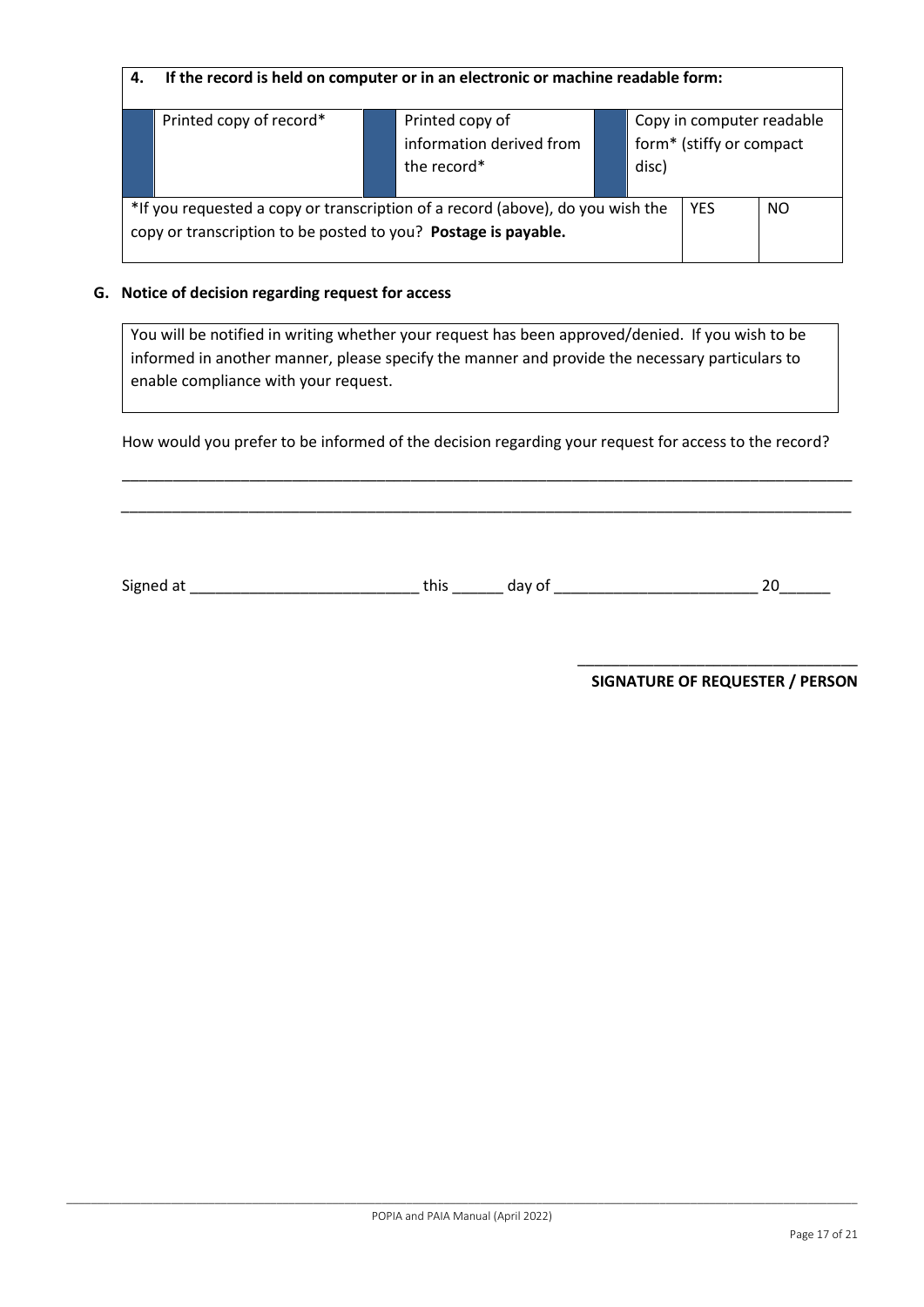### **FORM 1**

# **OBJECTION TO THE PROCESSING OF PERSONAL INFORMATION IN TERMS OF SECTION 11 (3) OF THE PROTECTION OF PERSONAL INFORMATION ACT, 2013 (ACT NO. 4 OF 2013)**

# **REGULATIONS RELATING TO THE PROTECTION OF PERSONAL INFORMATION, 2018** [Regulation 2]

### *Note:*

- *1. Affidavits or other documentary evidence as applicable in support of the objection may be attached.*
- *2. If the space provided for in this Form is inadequate, submit information as an Annexure to this Form and sign each page.*
- *3. Complete as is applicable.*

| A                       | <b>DETAILS OF DATA SUBJECT</b>      |
|-------------------------|-------------------------------------|
| Name(s) and surname/    |                                     |
| registered name of data |                                     |
| subject:                |                                     |
| Unique                  |                                     |
| Identifier/Identity     |                                     |
| Number                  |                                     |
| Residential, postal or  |                                     |
| business address:       |                                     |
|                         |                                     |
|                         |                                     |
|                         |                                     |
|                         | Code (                              |
| Contact number(s):      |                                     |
| Fax number/Email        |                                     |
| address:                |                                     |
| B                       | <b>DETAILS OF RESPONSIBLE PARTY</b> |
|                         |                                     |
| Name(s) and surname/    |                                     |
| registered name of      |                                     |
| responsible party:      |                                     |
| Residential, postal or  |                                     |
| business address:       |                                     |
|                         |                                     |
|                         |                                     |
|                         |                                     |
| Contact number(s):      | Code (                              |
|                         |                                     |
| Fax number/Email        |                                     |
| address:                |                                     |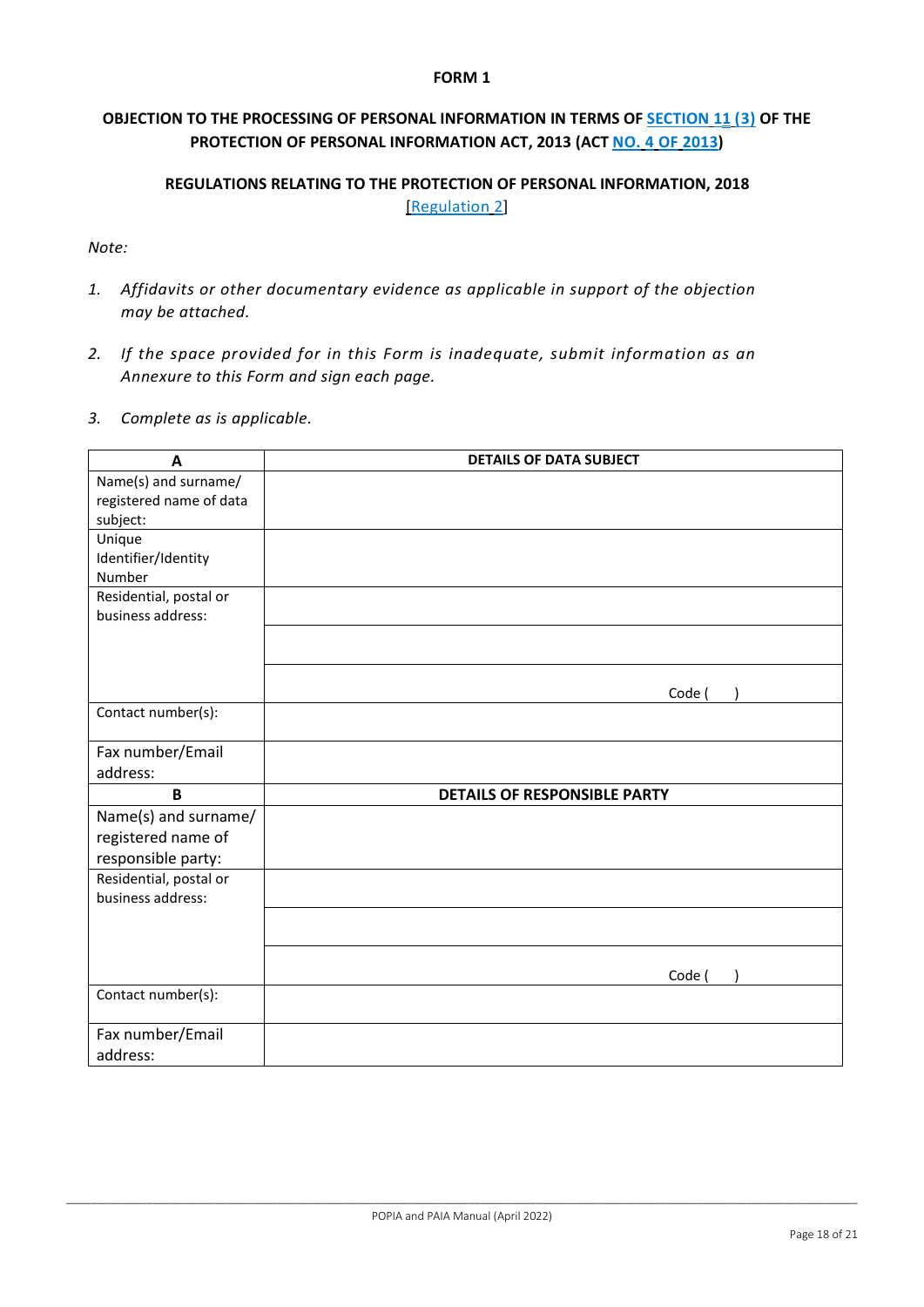| C         |                     | REASONS FOR OBJECTION IN TERMS OF SECTION 11 (1) (d) to (f)<br>(Please provide detailed reasons for the objection) |
|-----------|---------------------|--------------------------------------------------------------------------------------------------------------------|
|           |                     |                                                                                                                    |
|           |                     |                                                                                                                    |
|           |                     |                                                                                                                    |
|           |                     |                                                                                                                    |
|           |                     |                                                                                                                    |
|           |                     |                                                                                                                    |
|           |                     |                                                                                                                    |
| Signed at | this _______ day of | 20                                                                                                                 |

\_\_\_\_\_\_\_\_\_\_\_\_\_\_\_\_\_\_\_\_\_\_\_\_\_\_\_\_\_\_\_\_\_\_\_\_\_ *Signature of data subject/designated person*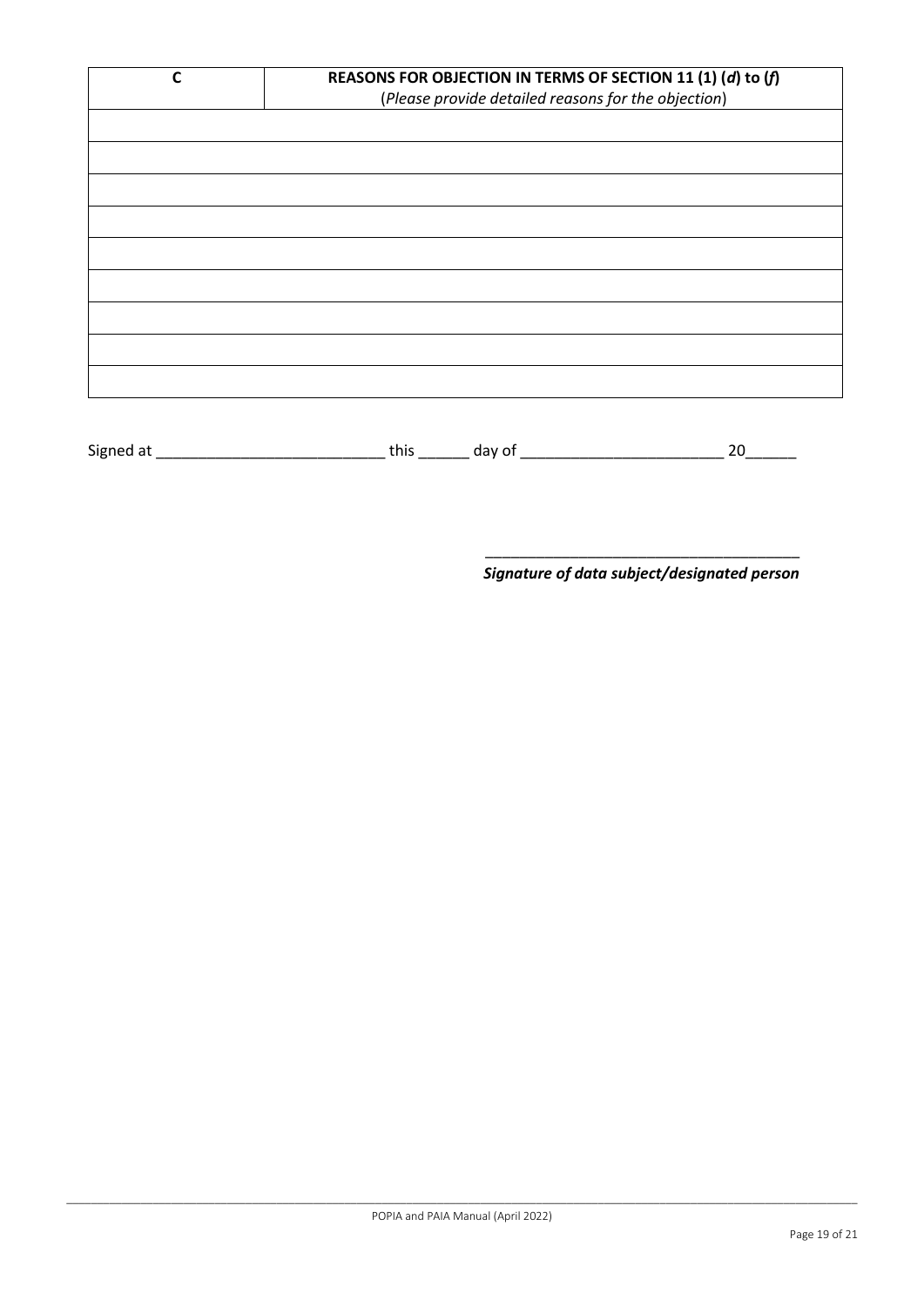### **FORM 2**

# **REQUEST FOR CORRECTION OR DELETION OF PERSONAL INFORMATION OR DESTROYING OR DELETION OF RECORD OF PERSONAL INFORMATION IN TERMS OF SECTION 24 (1) OF THE PROTECTION OF PERSONAL INFORMATION ACT, 2013 (ACT NO. 4 OF 2013)**

## **REGULATIONS RELATING TO THE PROTECTION OF PERSONAL INFORMATION, 2018** [Regulation 3]

### *Note:*

- *1. Affidavits or other documentary evidence as applicable in support of the request may be attached.*
- *2. If the space provided for in this Form is inadequate, submit information as an Annexure to this Form and sign each page.*
- *3. Complete as is applicable.*

Mark the appropriate box with an "x". **Request for:**

> Correction or deletion of the personal information about the data subject which is in possession or under the control of the responsible party.

Destroying or deletion of a record of personal information about the data subject which is in possession or under the control of the responsible party and who is no longer authorised to retain the record of information.

| A                                                           | <b>DETAILS OF DATA SUBJECT</b> |
|-------------------------------------------------------------|--------------------------------|
| Name(s) and surname/<br>registered name of data<br>subject: |                                |
| Unique Identifier/Identity<br>Number                        |                                |
| Residential, postal or<br>business address:                 |                                |
|                                                             |                                |
|                                                             | Code (                         |
| Contact number(s):                                          |                                |
| Fax number/Email<br>address:                                |                                |